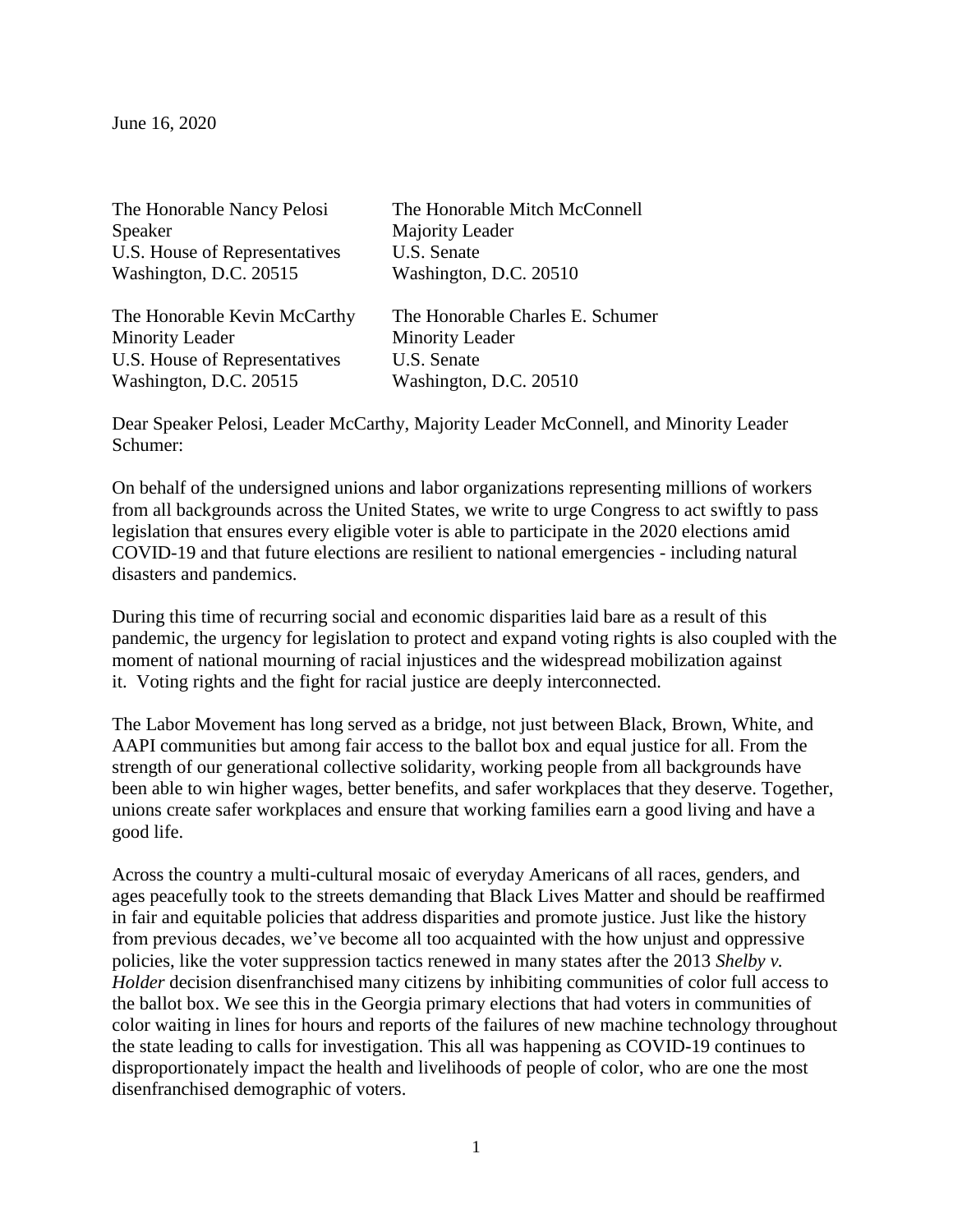The U.S. Congress has the opportunity to stand with the American people in this time of great unrest and uncertainty by immediately passing legislation that would provide states with the resources to administer the 2020 elections in a safe, fair, and accessible manner during the COVID-19 pandemic. It is imperative that states are able to offer voters a range of options through which to submit completed ballots, in order to have equal access to the ballot box and the promise of a government that reflects and addresses the needs of all people. These solutions must include the following:

- Expanding online voter registration options (given how many government agencies that register voters are closed);
- Extending early voting periods to prevent lines and crowded polling places where people could be exposed to the virus;
- Establishing safe and sanitized in-person polling places that adhere to CDC guidance;
- Increasing vote-by-mail administered under these conditions:
	- o Postage must be free or prepaid by the government;
		- o Ballots postmarked on or before Election Day must count; and
		- o Signature matching laws need to be reformed to provide notice to voters of any problems with their ballot and an opportunity to address any alleged inconsistencies; and
- Implementing best practices with states and local jurisdictions for election security that acknowledges local needs and ensure the 2020 election is protected from any foreign or domestic threats.

The challenges of COVID-19 and the calls to make bold changes to the institutions of our society must start with ensuring that no voter should have to choose between their health or participating in our democracy. And true recovery from the trifecta that currently confronts us including racial, economic and health justice requires bold legislative action that advances a democracy that works for all. Labor leaders know that you cannot achieve economic and health justice without racial justice. This reflects our persistence in our fight for working families no matter their place or station in life, and why we are still committed to tackling these and other issues for communities nation-wide. But, we also know that the fight to advance change is foundational to protecting the right to vote, which is the best of our nation's democratic values.

Please take the immediate necessary steps to pass vital legislation to ensure that all voters have access to the ballot box during the 2020 elections, so that our nation will remain a functioning democracy advancing justice for all people.

Sincerely,

Service Employees International Union (SEIU) A. Philip Randolph Institute (APRI) American Federation of Government Employees (AFGE) American Federation of State, County, and Municipal Employees (AFSCME) American Federation of Teachers (AFT) Asian Pacific American Labor Alliance, AFL-CIO